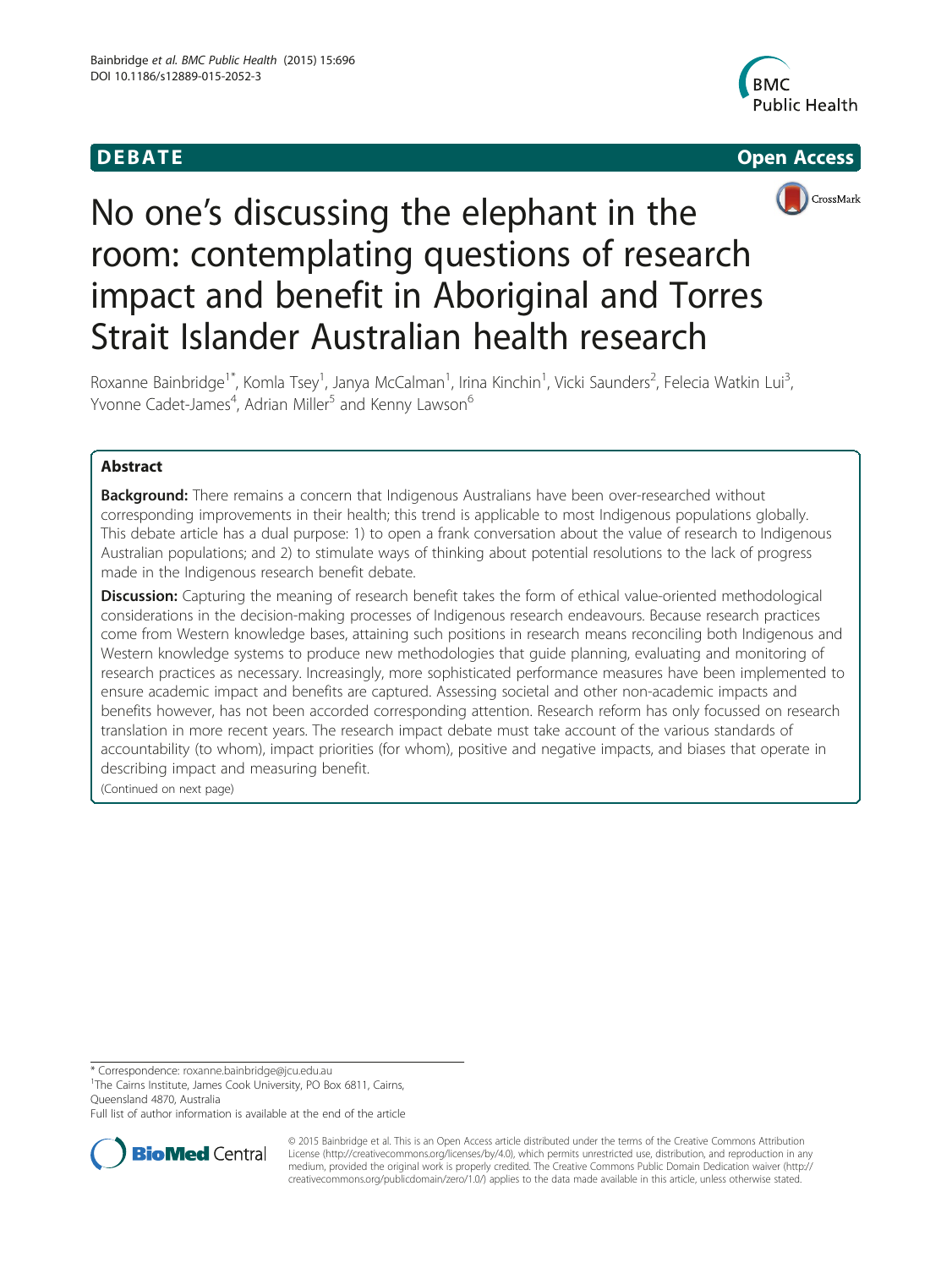## (Continued from previous page)

**Summary:** A perennial question in Indigenous research discourse is whether the abundance of research conducted; purportedly to improve health, is justified and benefits Indigenous people in ways that are meaningful and valued by them. Different research stakeholders have different conceptions of the value and nature of research, its conduct, what it should achieve and the kinds of benefits expected. We need to work collaboratively and listen more closely to the voice of Indigenous Australians to better understand, demonstrate and measure health research benefits. The authors conclude that as an imperative, a systematic benefit assessment strategy that includes identification of research priorities and planning, monitoring and evaluation components needs to be developed and implemented across research projects. In Indigenous health research, this will often mean adopting a benefit-led approach by changing the way research is done and preferencing alternative research methodologies. As a point of departure to improving impact and reaching mutually beneficial outcomes for researchers and partners in Indigenous health research, we need to routinise the assessment of benefit from outset of research as one of the standards toward which we work.

Keywords: Aboriginal and Torres Strait Islander, Indigenous, Health, Research benefit, Research impact, Research translation

## Background

In Aboriginal and Torres Strait Islander health research, research benefit is broadly defined as any elements of research that are advantageous or good; such as strengthening capacities, opening opportunities or improving health outcomes that progress the interests that are valued by Aboriginal and Torres Strait Islander (respectfully hereafter Indigenous) people [\[1](#page-8-0)]. Historically however, health research has not served Indigenous Australians well [[2](#page-8-0)]; this has generally been the case for Indigenous people in colonised nations globally [[3](#page-8-0)]. Despite relatively small demonstrable achievements more recently, there still remains concerns that Indigenous Australians have been over-researched without corresponding improvements in health outcomes: "despite all the research and medical interventions spaning decades, improvements – where they occur – are incremental and trend up at a slower rate than for non-Indigenous Australians" [[4\]](#page-8-0).

It is not surprising then that Indigenous people continue to question the value of research, particularly in terms of accomplishing benefits and social change that accrue as a result of research. Key reasons for the poor translation of research findings into indicators of social change or benefits has been because in large measure, research has been controlled by non-Indigenous people, and conducted 'on' Indigenous people; and been strongly biased toward the incentives of the colonising society [[2\]](#page-8-0). Despite some reform aligned with Indigenous political agitation and environments over time, an underlying mistrust of researchers and associated research activities still persist in Indigenous populations [[2\]](#page-8-0). Anecdotally, poorly undertaken government projects and consultations about public policy implementation has also led Indigenous Australian communities to categorise these activities as research; often adding to a perception that research has not benefited communities.

For decades, critiques of research practices have been submitted by Indigenous people and failure on the part of researchers to address these criticisms in any substantial way have been directly attributed to continuing poor research outcomes from Indigenous health research. Key criticisms include: 1) a focus on descriptive research that has done little more than document the extent of Indigenous Australian disadvantage and which has made minimal impact in terms of improving health conditions for Indigenous people [\[5](#page-8-0)]; 2) research has been considered "seriously damaging and harmful" and "insensitive, intrusive and exploitative" [\[6](#page-8-0)–[9\]](#page-8-0); 3) research practices perpetuate the exploitative history of Australian colonialism and objectivise Indigenous people [\[10](#page-8-0)–[12](#page-9-0)]; 4) a large proportion of research into Indigenous health has been designed to serve the academic, political or professional needs of researchers [\[9\]](#page-8-0); and 5) despite identifying some clear research priorities for improving health outcomes, such as the significance of the social determinants, these have not been translated into action.

Such poor research outcomes, perceptions of no benefit and an ongoing underlying mistrust of research on the part of Indigenous Australians leave little doubt that contemporary agendas for conducting Indigenous research require new regimes to realise change and have relevance to the lives of the people with whom we work [[13, 14](#page-9-0)]. New research regimes unquestionably lie at the confluence of the ethics of practice, the practice of ethics and Indigenous and Western knowledges and value systems. Priority setting for benefit is an imperative that must underpin change agendas across all research endeavours; and particularly those conducted with goals of increasing the value of research to Indigenous Australian health. Such benefits include improvements in health, participation and empowerment; strengthened capacity; and academic outputs (papers, grants, research students). With the concept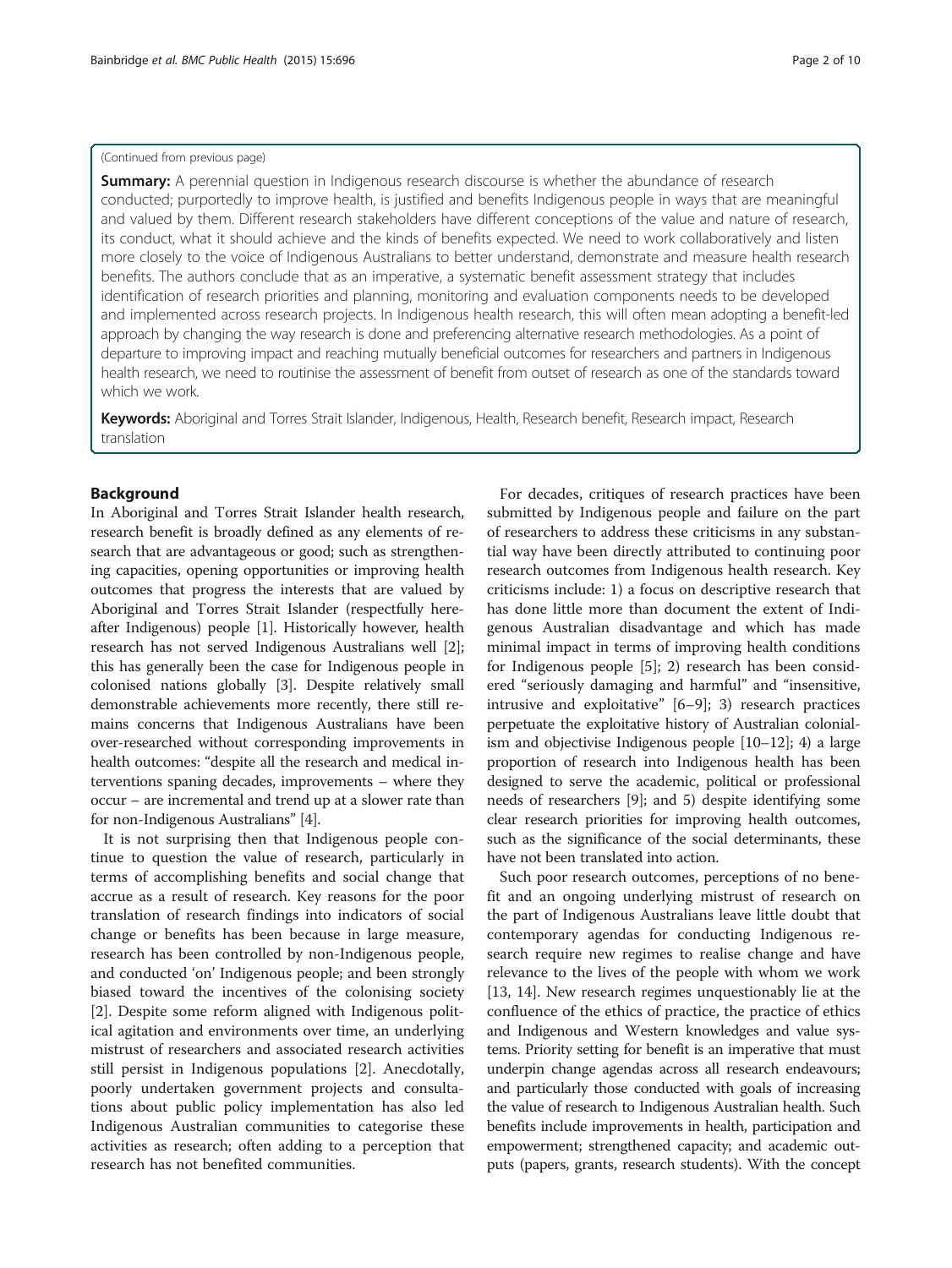of research benefit proposed as a method that can potentially effect a significant shift in the current way of doing or thinking about research as a point of reference, in this debate article, we pose an ethical question similarly asked by Australia's National Health and Medical Research Council (NHMRC) [\[1\]](#page-8-0) some 15 years ago: how can the interests of research and researchers be integrated with the values, expectations and cultures of Aboriginal and Torres Strait Islander communities for increased benefit in changing climates of social, economic and political accountability? Without a game-changer interjected into this space, we will again be confronted with the same research question in another 15 years' time. This article was designed for two purposes: 1) to open a frank conversation on the value of research to Indigenous Australian populations; and 2) to stimulate ways of thinking about potential resolutions to the lack of progress in the Indigenous research benefit debate by using the conclusions to inform the development of a preliminary framework for thinking about research benefit. It was guided by the following research questions:

- What is research and what is its value?
- What is research benefit and how it is demonstrated?
- Whose perspective is represented?
- What are some of the opportunities and challenges in working to maximise research benefit including the approaches researchers have taken to increase research benefit in Indigenous health research? and
- How can research benefit be measured?

## **Discussion**

## What is research and what is its value?

There are variances in the nature of research and thus its meaning, purpose and value. There is agreement nevertheless, that the primary intent of research is to systematically generate new knowledge. To unpack its meaning, we looked at a definition of research to which Australia's NHMRC submits and that originated from the United Kingdom Research Assessment Exercise. It proposes that research "… includes work of direct relevance to the needs of commerce, industry, and to the public sectors; scholarship; the invention and generation of ideas; images, performances, artefacts or design where these lead to new or substantially improved insights; and the use of existing knowledge in experimental development to produce new or substantially improved materials, devices, products, and processes including design and construction" [[15\]](#page-9-0). Inferences drawn from this definition indicate that whatever form research takes, it must be useful and directly relevant to the advancement of knowledge for societal progress and human health and flourishing; and designed to produce innovations that have impact in such contexts. For these reasons,

research is necessarily intertwined with: 1) societal ethics, whereby research benefits must outweigh any harm; and 2) values that are temporally and contextually open to interpretation and change.

Despite variance in perceptions of research, the value of health research to individuals and society is indisputable [[2\]](#page-8-0). But it should be noted that research is a means to an end, rather than an end itself; and that alone it will not necessarily derive benefits or be of value. But the generation of new knowledge contributes to improvements in health care and public health by providing information about disease trends, risk and protective factors, patterns of care and health care costs, and developing new therapies and treatments, and assessing the effectiveness of health interventions. Research alone does not generate benefits. The degree to which health research is valuable and makes substantive contributions to society however, depends on its nature, quantity and quality [\[16\]](#page-9-0) and whether action processes or translational work occurs across the life, or at the back-end of research [[17](#page-9-0)]. In terms of the latter, it is clear that "society can reap the benefits of successful research studies only if the results are converted into marketable and consumable products (e.g., medicaments, diagnostic tools, machines, and devices) or services" [\[18\]](#page-9-0). But achieving research benefit involves time-oriented processes; for instance, there is reportedly "an average time-lag between research funding and impacts on health provision of around 17 years" [[19](#page-9-0)]; for example, the translation of a research discovery in a biomedical lab to day-to-day clinical practice [\[20\]](#page-9-0).

### What is research benefit and how is it demonstrated?

In a policy context, Indigenous Australian people define research benefit as "the establishment or enhancement of capacities, opportunities or outcomes that advance the interests of Aboriginal and Torres Strait Islander peoples and that are valued by them" [\[1](#page-8-0)]. Here, benefit is demonstrated by reciprocity [[1](#page-8-0)]; where reciprocity refers to the Indigenous value of mutual obligation and which aims "to achieve an equitable distribution of resources, responsibility and capacity and to achieve cohesion and survival of the social order" [\[1](#page-8-0)]. Translation of reciprocity into a research context infers "inclusion, recognition of partners' contributions, and ensuring that research outcomes include equitable benefits … for communities or individuals" [\[1\]](#page-8-0). For researchers, reciprocity requires honouring research partnerships by demonstrating benefit; as defined and valued by the community according to their priorities and which contributes to their cohesion and survival [[1](#page-8-0)].

While capturing the meaning of research benefit necessarily takes the form of ethical value-oriented methodological considerations in the decision-making processes of research endeavours, there are also conceptual issues to be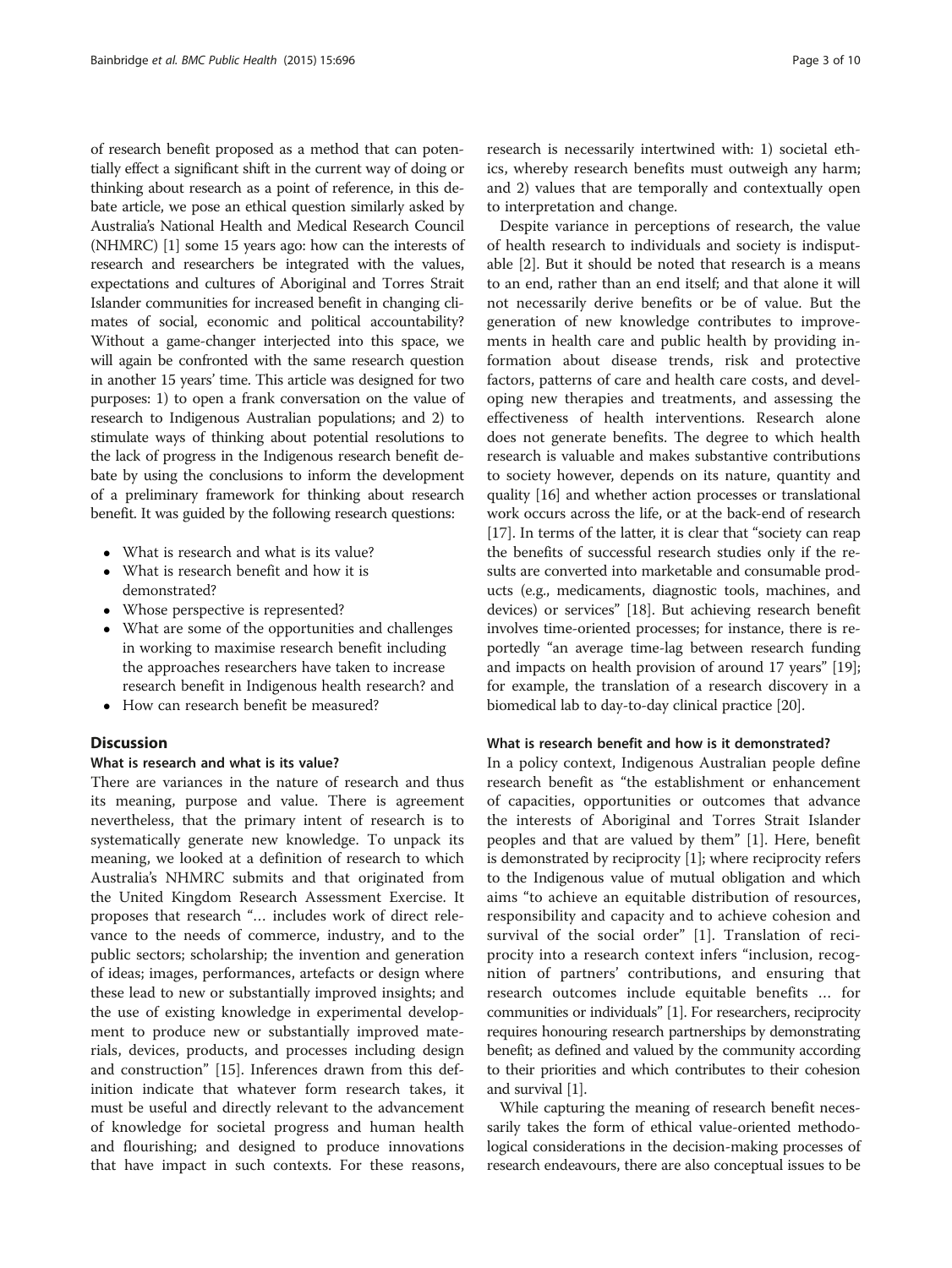resolved in distinguishing the difference between the terms that speak to benefit. For example, in using the terms 'research impact' and 'research benefit', some people use benefit and impact as discrete terms; some use the two terms interchangeably; and different disciplinary perspectives direct various usage. In this article, the authors worked from the assumption that the two terms are distinct from each other, while at times interrelated and interdependent. 'Research impact' is considered to be any area of influence flowing from the research endeavour including those that flow from research processes; these can be both positive and negative. 'Research benefit' on the other hand, flows from areas of impact. This benefit can be intended or unintended, inside or outside the immediate research environment, direct or indirect, tangible or intangible, immediate, short-term or longer-term; but benefit must be positively oriented and represented as elements of value derived from research.

There are apparent inconsistencies regarding the meaning of research impact and benefit, and therefore also disagreement about how it can be measured. The Australian Research Council (ARC) [[21\]](#page-9-0) defines research impact as "the demonstrable contribution that research makes to the economy, society, culture, national security, public policy or services, health, the environment, or quality of life, beyond contributions to academia". It includes, but is not limited to, an effect on, change or benefit to: "the activity, attitude, awareness, behaviour, capacity, opportunity, performance, policy, practice, process or understanding of an audience, beneficiary, community, constituency, organisation or individuals in any geographic location whether locally, regionally, nationally or internationally". A group from the United Kingdom who have been particularly active in the field of research impact, the London School of Economics (LSE) Public Policy Group [[22\]](#page-9-0) assert that it is "an occasion of influence and hence it is not the same thing as a change in outputs or activities as a result of that influence, still less a change in social outcomes". They suggest two broad areas of impact from which benefits are derived: 1) Academic impacts - influences upon actors in academia or universities e.g., as measured by citations in other academic works; and 2) External impacts - influences on actors outside higher education, in business, government or civil society e.g., as measured by references in government documents. Other UK researchers have expanded on those areas of impact. For instance, Kuruvilla, Mays, Pleasant & Walt [[23](#page-9-0)] present an evidence-based assessment of the nature of impact and its associated benefits. In developing their health research impact framework, based on a literature review and empirical analysis of selected London School of Hygiene and Tropical Medicine research projects, they identified four key areas of research impact: 1) research-related, 2) policy, 3) services: health and intersectoral, and 4) societal impacts. They claim that the four categories are not exhaustive or mutually-exclusive, and are at times interdependent and overlapping. Yet others have suggested that these elements too often operate in silos [\[24\]](#page-9-0) or have a stronger focus on research-related impact and benefits which largely influence actors in academia or universities and thus often represent the key benefits measured [\[23\]](#page-9-0). For example, Excellence in Research for Australia has been introduced by the Commonwealth Government to provide more rigorous measures of research quality across the higher education system [\[21](#page-9-0)]. It aims to assess research quality using a combination of metrics focused on researchers, research outputs, research income, esteem and applied measures. These indicators of productivity are quantifiable, but generally do not translate into robust measures as valued by end-users of research. We take the view that academic benefits and other contributions need not be mutually exclusive and that the various elements should concurrently interact.

The debate around research impact and benefit nevertheless, is ever-progressing and reflected in recent planning by the Commonwealth Government of Australia [[25\]](#page-9-0). The government aim is to develop a mechanism by which the broader economic, social and environmental benefits resulting from government research investment, including the benefits arising from university-based research can be assessed [[25](#page-9-0)]. Driving this change is an attempt to broaden the scope of research impact and benefit because although the benefits from research have been under scrutiny since the 1990s [\[26\]](#page-9-0), the primary focus was on benefits flowing from the impacts of research on academia and scientific knowledge [[17\]](#page-9-0).

#### Reform in indigenous health research

Despite major developments driving changes in Indigenous health research methodologies and practices in recent decades – like the establishment of the Lowitja Institute, Australia's only Indigenous-controlled health research organisation [[4](#page-8-0)] and the Aboriginal Health and Medical Research Council of New South Wales - Indigenous people are still concerned about the ethics of research, including how research is developed, done and whether it has tangible benefits as determined them [[27](#page-9-0)]. In leading reform, such institutions have applied a decolonising lens to think about, and implement broader Indigenous research strategies that foreground Indigenous knowledge, values and practices [[28](#page-9-0)]. A decolonising approach requires a power shift in research relations and is embedded in a social justice perspective. It entails for instance, the privileging of Indigenous voices and epistemologies in collaborative research endeavours. For example, Lowitja Institute has embraced collaborative research approaches and lead the way in funding knowledge exchange and translation that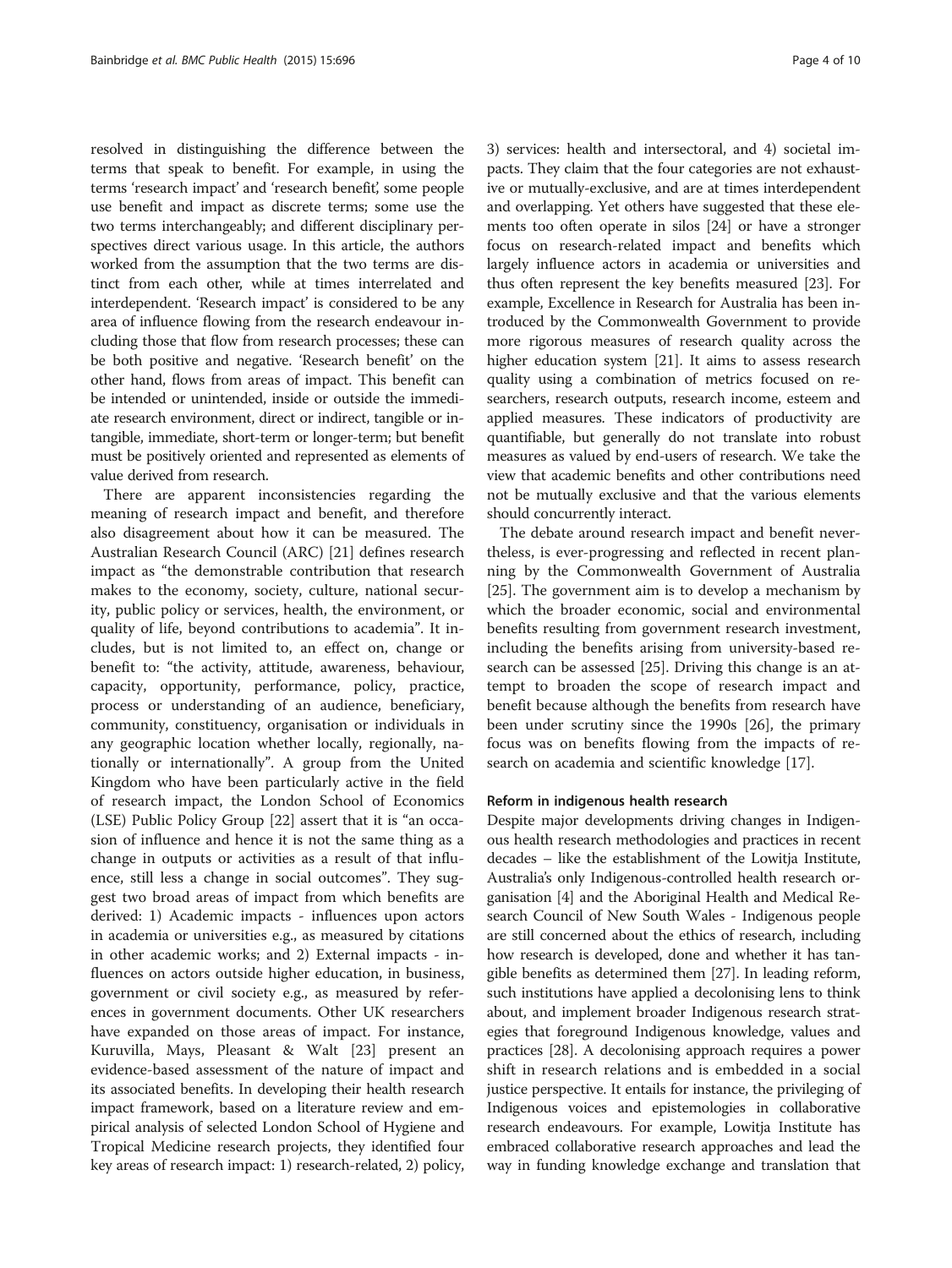ensures research is priority-driven and that evidencebased research findings are used to improve Indigenous health practice and well-being in sustainable ways [[29](#page-9-0)]. The Institute has also actively pursued identifying the future demands for Indigenous health research to ensure the relevance of research into the future and thus maximise potential benefits.

Indigenous research reform has however, focussed predominantly on process issues; and only in more recent years has research translation to maximise benefits become a priority. As an example, the reporting of research benefit and research translation in Indigenous health is miniscule in Australia. A systematic search of four key databases (Medline, Scopus, Informit and Cinahl) using the terms 'health', 'research benefit', 'research impact', 'Aborigin\*', 'Indigenous', 'research translation' and 'knowledge translation' and with the limits of Australia and 1995 – 2014 returned a total of 59 hits. Of these, only 2 publications considered, but did not focus on, research benefits and translation.

Indigenous researchers and scholars however, have long sought to reform mainstream Indigenous health research methodologies and practices [[28](#page-9-0), [30](#page-9-0)–[32](#page-9-0)]. With the goal of achieving measurable benefits as defined by Indigenous people, they have led these reform agendas and created Indigenous methodologies that have as one of their key defining features sustainable benefit. These reform agendas align with Indigenous aspirations of empowerment and self-determination. As such they have an emancipatory imperative, political integrity and privilege Indigenous voices [\[30\]](#page-9-0) by recognising Indigenous ways of knowing, ways of being and ways of doing [[31, 32](#page-9-0)]. Simultaneously, funding bodies such as the NHMRC [[1](#page-8-0)] have produced ethical guidelines for Indigenous research and prioritised research funding based on ethical community engagement and research relevance, that is identified and driven by Indigenous communities. In response, many non-Indigenous researchers have amended their approaches to research by nurturing closer partnerships with Indigenous research stakeholders and reoriented to participatory action research methodologies to increase the appropriate application of research evidence in policy and practice [[11](#page-8-0), [33, 34\]](#page-9-0). Funding bodies have also revised their practice; for instance, the CEO of Australia's NHMRC advises that the assessment and ranking of funding applications are also determined based on the importance of an idea as judged according to its ability for impact on knowledge development and beyond [\[35](#page-9-0)].

Apart from the call from Indigenous people to increase research benefits, in the broader policy context of research there has been a demand for more accountability in public spending across all sectors. In times of tight fiscal government environments, governments and others are increasingly shifting toward research-based evidence as a way of

maximising efficiency and efficacy in policy and public service delivery. Nevertheless, there has been increased health research expenditure. In Australia and most OECD countries, expenditure on health care, both public and private, has been rising faster than Gross Domestic Product (GDP) over the past decade [\[36\]](#page-9-0). In Australia, research and development expenditure in health as a proportion of total spending on other health care increased from 11.0 % in 2001–2002 to 17.5 % in 2011–2012 [[36](#page-9-0)]. For example, the Australian Government invested in health research with expenditure increasing from \$783 million in 2009–10 to \$798 million in 2011–12 [[36\]](#page-9-0). Increased expenditure means a justifiable expectation of increased returns on investment. The role of publicly-funded research organisations, as well as public funding arrangements for research has been redeveloped to reflect this position [[21](#page-9-0)]. That is, research must be now focused to "maximise resource effectiveness, quality and impact and its ability to meet Australia's strategic needs" [[21](#page-9-0)].

Additional to these reforms, Thomas, Bainbridge & Tsey [\[2](#page-8-0)] more recently suggested that health equity for Indigenous Australians is also more likely to be realised through "improved research processes and ethical frameworks to guide and keep accountable researchers and research organisations, alongside the development of methods to assess research impact and benefit for Indigenous people". Others have also explored these issues. For instance, research implementation fidelity has been raised as an concern [\[37](#page-9-0), [38\]](#page-9-0) and Humphrey [\[11](#page-8-0)] has raised questions about the extent of Indigenous research transformation and its potential to bring "about fundamental change in research practice" vis-à-vis "being sidelined into too great a reliance on written guidelines and positive rhetoric".

However, and despite evidence of changing trends in Indigenous health research, there has been little focus on ways of systematically determining whether a particular piece of research is of benefit to Indigenous people. Indeed, there "is no systematic process of measuring the broader economic, social and environmental benefits of [any] publicly funded research" at all [\[25\]](#page-9-0). The Australian Government however, is focussed on improving accountability and the benefits arising from university-based research and is working toward building a framework to measure research benefit in a systematic way [[25\]](#page-9-0); this is not surprising given that only one-tenth of research funding leads to measurable impact and benefits [[17](#page-9-0)]. For example, a survey of 76 research and development managers in United States firms were asked to make estimations of the proportion of products or processes that could not have been developed in the last 10 years without academic research. Calculations were made at only 10 % for new products and 11 % for new processes [[17](#page-9-0)]. Herein, lays further evidence to compel researchers toward working to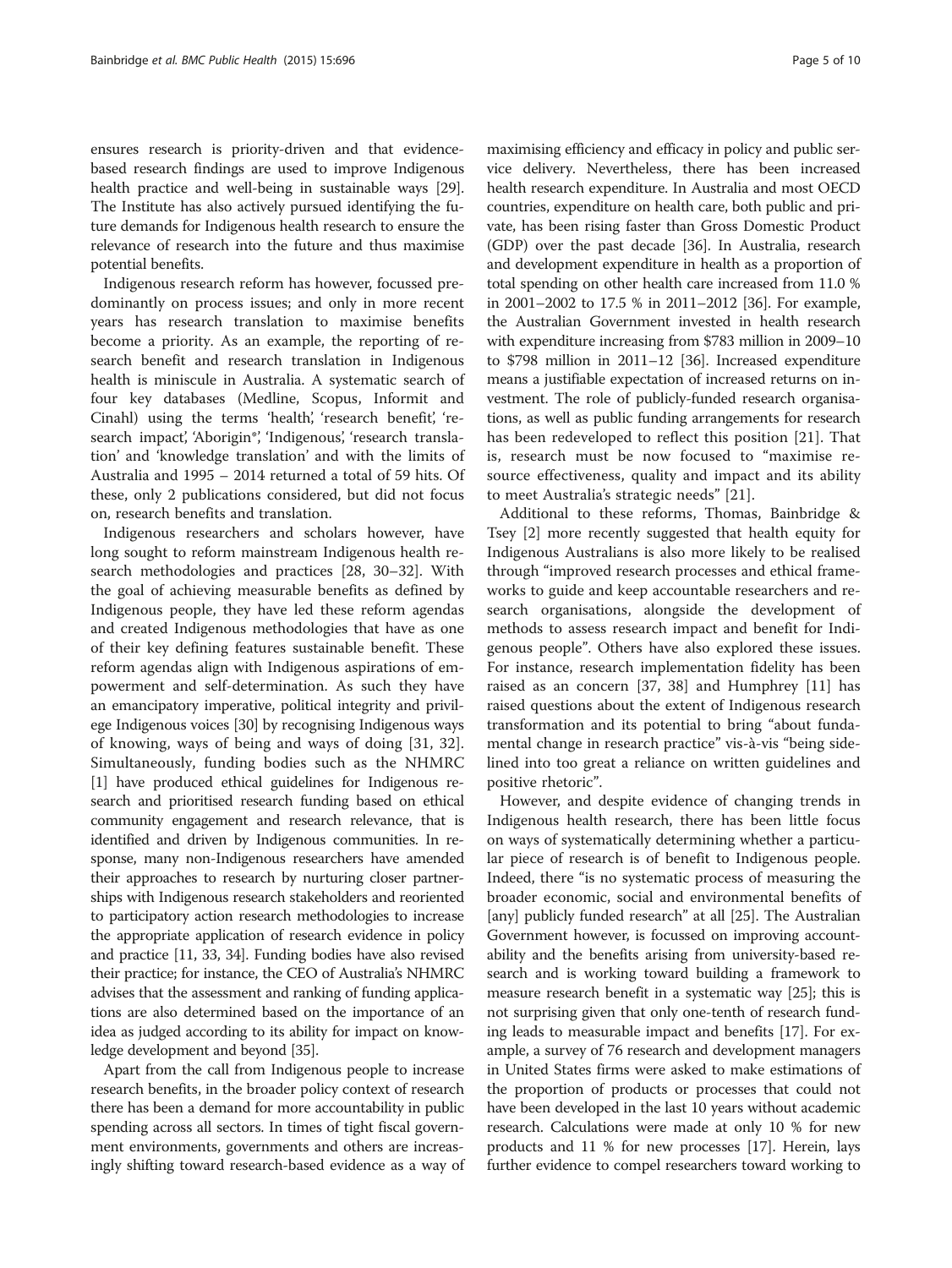achieve a more coordinated, coherent approach that maximises benefits from funding investment in research.

#### Whose perspective?

The preceding definitions demonstrated the variable contexts in which people distil the meaning of research benefit and the hefty weighting that academic impact and related benefits hold. The delineation of benefit and its explicit priority setting is an important first step in its demonstration, achievement and measurement; and inevitably leads to questions about benefit from whose perspective. In contemplating questions of research benefit for Indigenous Australians, a number of circumstances come to mind that need to be well thought through. One outstanding issue to be considered when articulating an impact-benefit narrative is that although there are overlapping aspects, the concept of research benefit does not translate equally across Indigenous and non-Indigenous contexts or the different levels at which impact is manifest. Traditionally, impact and therefore benefits has been measured by peer accountability in academia, as opposed to social accountability, with academic productivity measures such as research income, bibliometrics and citations taking precedence.

As researchers, we are very familiar with grant proposals where benefits are expressed in terms of research users, beneficiaries, communication and expected impact; research project evaluations and reports that fundamentally provide accountability for funding investment; media information, research dissemination; estimations of research impact on policy and practice; and individual or institutional research impact submissions [[23](#page-9-0)]. However, the research impact debate must take account, for instance, of the various standards of accountability (to whom), impact priorities (for whom), positive and negative impacts, and biases that operate in describing impact and measuring benefit [[23](#page-9-0)].

Understanding how people value and interpret the benefits of research is critical. While academics talk about research impact, Indigenous people talk about ethical positions and 'tangible' benefits such as responses and solutions to issues studied in research projects that are meaningful to their lives. These benefits might include the development of historical artefacts and languages that preserve culture and benefit future generations and direct benefits such as the translation of any research knowledge into more immediate relevant and consumable products. However, tangible for Indigenous people can mean both tangible and intangible benefits when perceived from Western standpoints; intangibles might include cultural determinants and concepts of wellbeing such as identity, empowerment and control. The question posed is therefore: to what extent do current measures fulfil the articulation of benefit from the perspective of Indigenous people

and organisations with whom researchers work; and how do we work toward mutual research outcomes? – as the NHMRC Chief Executive Officer states, benefit demonstrated in the academic context, while valuable, should be seen as "just a milestone on the road to real impact in improved health" [[35\]](#page-9-0).

## What approaches have researchers taken to achieve impact and increase benefit?

Research ethics guidelines such as those expounded by the NHMRC and other international ethics review boards emphasise community-driven and controlled participatory approaches to conducting research with Indigenous partners. However, without authentic uptake and implementation of these, and other collaborative research processes; along with contemplated action at the back-end of research (research translation), research effects are minimised. Silburn et al. [\[39\]](#page-9-0) note the development of the Cooperative Research Centre for Aboriginal Health's facilitated research development process as a mediating approach for improving ethical implementation of research processes and thus increase benefit. They advocate that changing the processes of research accordingly – from priority setting to research transfer is a necessary part of maximising research benefit for Indigenous people. In particular, they suggest completely re-modelling research processes to improve the likelihood of research use. These included: 1) Indigenous people becoming direct and active participants; 2) identifying and prioritising issues of relevance to Indigenous people; 3) incorporating Indigenous knowledges and perspectives in processes and findings; 4) reporting findings were meaningful; and 5) engaging all potential end-users from the outset.

Partnership approaches are amenable to achieving impact and benefits in Indigenous research contexts. This is because partnerships strengthen the relationship between researchers and research users and bring together different knowledges and expertise to accomplish more than what could be achieved alone; thus improving the prospect of benefit [[34](#page-9-0)]. Importantly, adding reflective processes that encourage the development of shared understandings of the situation under study also invite opportunities to examine expectations and interpretations of benefit. Action research is favoured for its usefulness in implementing action and change throughout the research process. Action grounded in localised knowledge and implemented throughout the research process to maximise impact and refine planning for instance, was a priority for Yarrabah stakeholders in developing a community social and emotional wellbeing action plan [\[40](#page-9-0)]. Building Indigenous research capacity, another strategy implemented by the NHMRC, has been successful in increasing the numbers of Indigenous researchers through its population health capacity building grants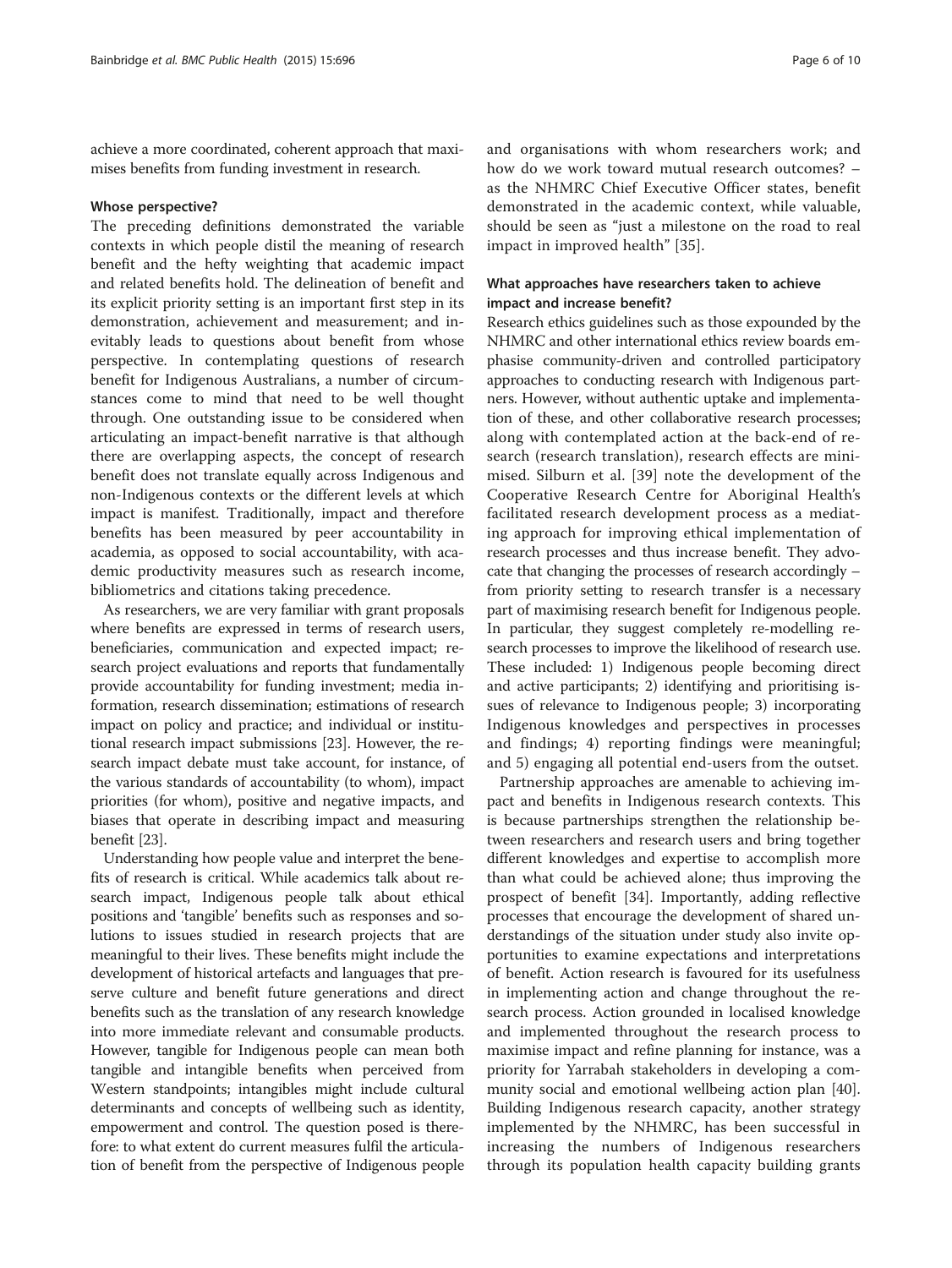[[41](#page-9-0)]. These grants were introduced in response to a review of Australian public health research and designed to strengthen research workforce capacity that has demonstrated a potential for the delivery of best practices; in turn potentially contributing to better engagement and research outcomes [[2](#page-8-0)]. However in contemplating capacity development efforts, again, the foci often reside in the academic arena while Indigenous lay knowledge and the ways in which it can assign meaning and inform action to reduce health inequities is often overlooked. Working at the interface of scientific and cultural knowledge is an important undertaking in striving for change and maximising benefit [[42](#page-9-0)].

These developments speak to the implementation of new research. Increasingly, alternative approaches such as systematic reviews are being conducted to ascertain the effectiveness of Indigenous health programs without burdening Indigenous populations with more research. Through the conduct of reviews, concerns have been expressed about the over-emphasis on descriptive research rather than research evaluating interventions in Indigenous health [\[16](#page-9-0), [37, 43](#page-9-0)–[48](#page-9-0)]. These reviews have additionally identified what Paul et al. [[43\]](#page-9-0) describe as "the sorry state of the evidence base for improving the health of Indigenous populations". Further to identifying the dominance of descriptive research, many reviews note the overwhelmingly paltry numbers and poor methodological quality of studies. Given that the degree to which health research is valuable depends on the nature, quantity and quality and fitness to purpose of available evidence [\[16\]](#page-9-0); more robust research designs are needed to improve outcomes. Journal editors too have noted this gap; for instance, the MJA's editors flagged that Indigenous health research has been too "observational and deficit-focused, with a dearth of interventional studies" and have "even considered putting a moratorium on publishing the many observational studies" being submitted [[49\]](#page-9-0).

## How can research benefit be measured?

Defining research impact and benefits is difficult, but drawing a linear link between a particular research study and subsequent improvement in health, and measuring that impact, is an even more intrinsically difficult task [[35, 50](#page-9-0)]. This situation is hampered at times by political processes that can occur between research conduct and the realisation of outcomes, and over which researchers might or might not have control. Assessing the benefits of research is a necessary activity and can be used for a number of different purposes; thus approaches to interpreting benefit can be made by measuring it both quantitatively and qualitatively, including economic evaluations. However, narrative (qualitative) approaches have been critiqued because they are subjective, expensive to implement and hard to compare across contexts. Nevertheless, what we measure is based on what we value most; and perhaps why the motivations of the dominant society toward academic measures have been prioritised. Research findings and thus benefits are filtered through people's interests and beliefs [\[51](#page-9-0)]; these need to be negotiated and clearly defined for research stakeholders, accounted for from the outset of the research and aligned with the objectives and intended outcomes. Benefits also need to be reviewed progressively. The question thus becomes what kinds of benefits are expected, rather than whether researchers can create impact through a plausible narrative. In doing that, whose voices are heard in contemplating impact needs to be considered, as is the need to challenge the assumptions of researchers and others.

The current state of Indigenous research assessment embodies a Western cultural framework based on measurable units and quantifiable methods and indicators. As a result, biomedical and economic indicators of research assessment do not account for measurable aspects of community living and wellbeing that are not easily measured. These less easily measured aspects include intangible cultural heritage and wellbeing, Indigenous people's worldviews, associations and relationships [[52](#page-9-0), [53](#page-9-0)]. An easily accessible example is the effects of research on the health and wellbeing of Indigenous people. But the concept of health and wellbeing for Indigenous people expands on the Western concept of health to also include socially and culturallybased understandings of life. According to the National Aboriginal Health Strategy [\[9\]](#page-8-0), Indigenous health is not just the physical wellbeing of an individual, but the social, emotional, and cultural wellbeing of the whole community in which each individual is able to achieve their full potential [[53](#page-9-0), [54\]](#page-9-0). Thus health for Indigenous people is a multi-dimensional concept. It embraces all aspects of living, including those valued by Western societies such as the social determinants of health, while also stressing the importance of survival and flourishing in harmony with the environment.

While the reference to Indigenous wellbeing indicators in policy is made, Indigenous cultural heritage as a factor in the wellbeing of Indigenous people is not simultaneously recognised [\[53\]](#page-9-0). Instead, the foci is on: life expectancy as a measure of health and wellbeing; employment and income, opportunities for self-development, living standards and self-esteem as important for overall wellbeing; household and individual income as a determinant of economic and overall wellbeing; home ownership as an important element in improving Indigenous wellbeing; infant mortality as an indicator of the general health and wellbeing [\[53](#page-9-0)]. These indicators of health and economic standard of living for Indigenous people have no reference to Indigenous wellbeing as it is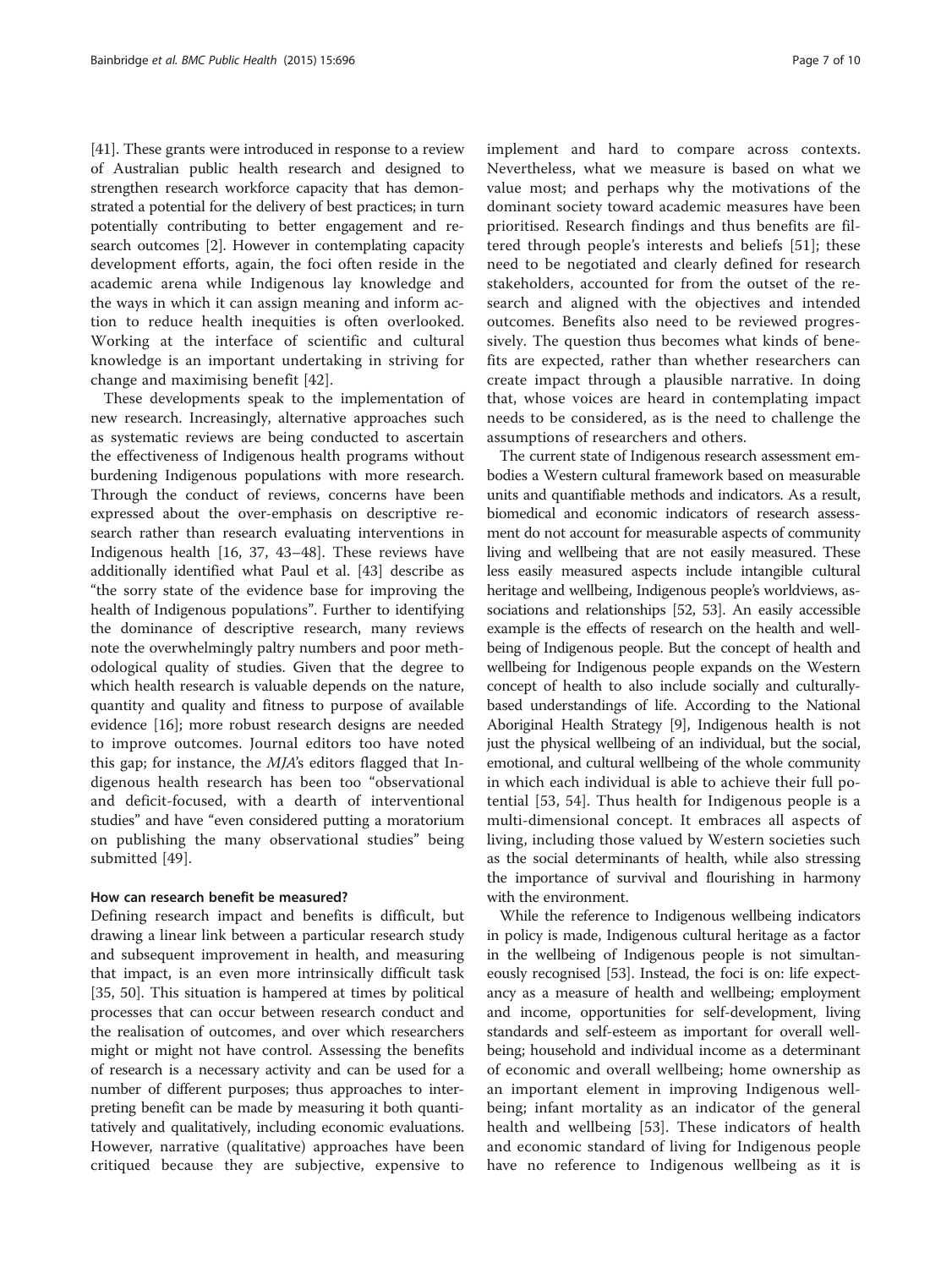understood in international and local Indigenous contexts [[54](#page-9-0)]. The exclusion of intangibles such as wellbeing occurs primarily because the concept is not valued by Western systems in the same way and is difficult to measure using standard scientific approaches. However further to that, it should be noted that such societal impact approaches are evolving and more research is required to develop the appropriate methods. Also required is political will on the part of policy makers to invest in developing the methods to quantify what is important rather than what is easy to quantify. The current case study approaches are presently just too expensive and subjective to contemplate systemwide. Nevertheless, an obvious gap exists in current indicator-based approaches to capture and measure impacts of research from Indigenous perspective. There is an urgent need for working with (rather than on) Indigenous people in order to "overcome the continuing embeddedness of colonising practices in reductionist indicator-based approaches" [\[55\]](#page-9-0) and develop effective local Indigenous scale indicators to capture and measure intangible impacts and benefits of Indigenous research.

Gaining consensus about the quality and nature of evidence can be divisive [[24](#page-9-0)]. Methodologically, less value is placed on Indigenous and local knowledge and narratives of change. However, inclusions of these are imperative in establishing meaningful and relevant indicators to measure impact; they are particularly important in assigning meaning to experiences of inequality, implementation and change processes and understanding the context in which such indicators should be developed. The importance of context is exemplified in the research impact model developed by Kuruvilla et al. [\[23](#page-9-0)] which supports a multi-level approach to assessing impact including research-related, policy, services: health and intersectoral and societal impacts. In each of these areas, descriptive elements are identified for modification or tailored to the context in which the measurement of impact will occur. While researchers are preparing to push the boundaries of research to contemplate a more rounded approach to assessing benefit, internationally, countries such as the UK are looking to economic evaluations. However, Australia is lagging behind in this regard; for example, the NHMRC does not request that people look at return for investment or value for money in their applications for funding. It is however evident in Cooperative Research Centre schemes where applications explicitly call for grant applicants to model and monitor the longer-term economic benefits of their research. This is another important area to be explored in planning the assessment of impact and benefits.

Silburn et al. [\[39](#page-9-0)] cite some of the many challenges faced in measuring the impacts of Indigenous health research. These are precisely the barriers to doing policy relevant impact/benefit measures globally. Challenges include: 1) attribution, such as the multitude of factors influencing health and health outcomes and the difficulties in attributing changes in outcomes to changes from factors; 2) identifying the variety of ways health research can influence outcomes; 3) the time lag between the outputs and potential outcomes; 4) the meaning ascribed to change may not be obvious (for example, more investment in a particular condition might mean that it has become more prevalent or more severe, or that there are more available diagnostic tests; 5) that links from research to impact are generally not linear; 6) difficulties in attributing economic value to aspects of health; 7) lack of records documenting how research is taken up by end-users; 8) some measures of change such as knowledge, develop incrementally and often result from multiple research projects across time; and 9) developing frameworks that account for the priorities of various different stakeholders (for instance, while measuring economic impact might be important for government; the same premium on one indicator is not likely to be valued by community members.

#### Summary

Solid evidence underscores the ongoing advocacy of Indigenous people to engage research that can demonstrate tangible health benefits; much of it "reiterates continuing concerns from Aboriginal and Torres Strait Islander Peoples about poor consultation, lack of communication and infringement of deeply held values arising from crosscultural insensitivity — despite researchers' compliance with the legal requirements of ethical guidelines" [[1](#page-8-0)]. Yet there is still little research examining what constitutes benefit from Indigenous Australian points of view. In times of change and challenge, when the value of research is questioned and funding structures are being revised, it is critically important to reflect on the ways in which value is attributed to research benefits from diverse perspectives and the processes in which we engage to achieve this. Better understanding this aspect of research is needed so that researchers and Indigenous communities can monitor and evaluate the benefits of research. Finding optimal ways of pushing the boundaries of research processes in which we invest our energies can resolve some of the challenges posed in this article.

A perennial question in Indigenous research discourse is whether the abundance of research conducted; purportedly to improve health, is justified and benefits Indigenous people in ways that are meaningful and valued by them. In other words, have there been meaningful and sustainable research improvements in the indicators of health and wellbeing as defined by Indigenous Australians? And, are the improvements the result of research? Research impact, and thus the benefits flowing from them is contextual and time dependent and involves a complex network of interrelated variables. Different stakeholders in research have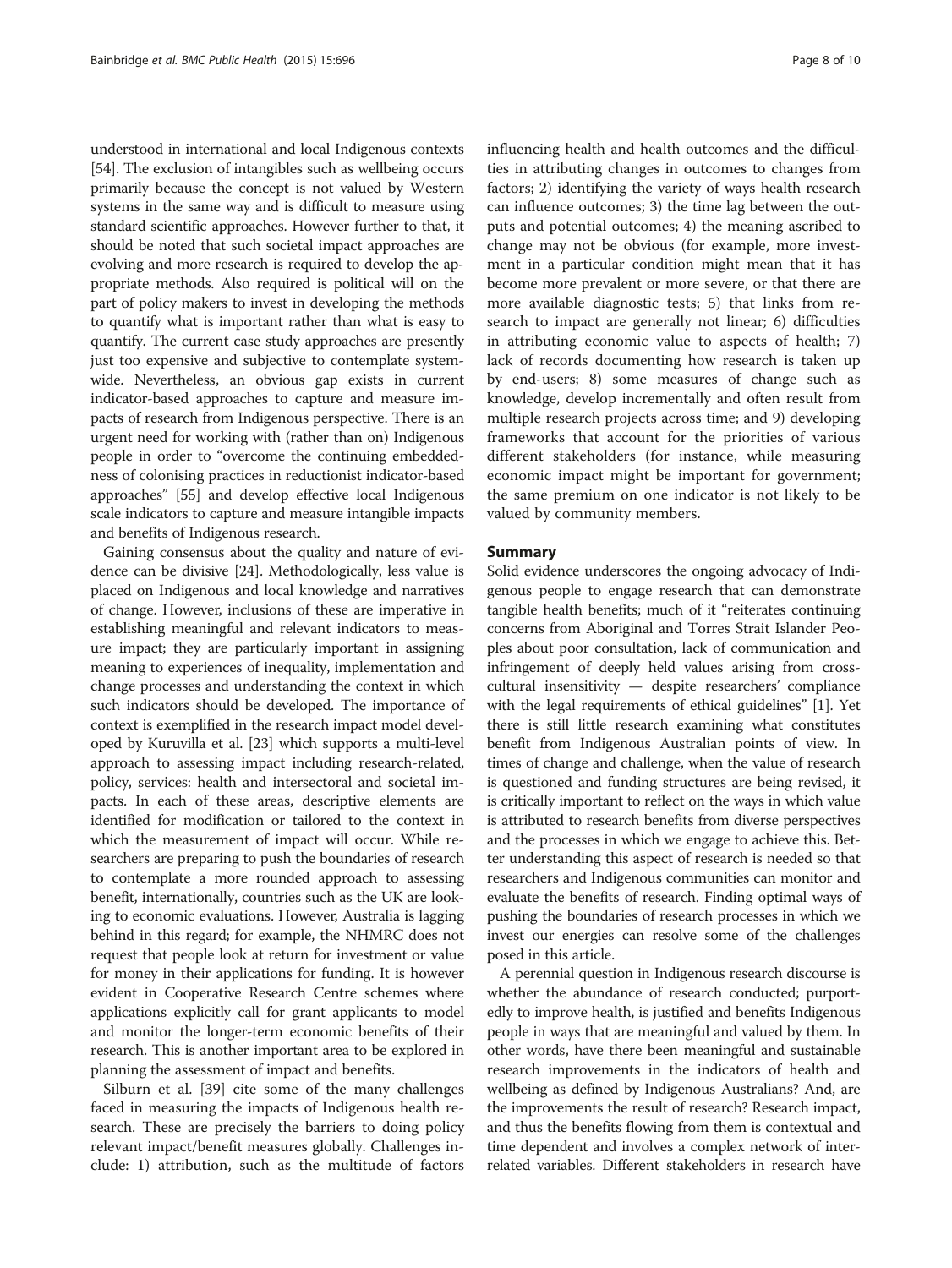<span id="page-8-0"></span>different conceptions of the value and nature of research, its conduct, what it should achieve and the kinds of benefits expected. Therefore, there is no one-size fits all approach to measuring benefit; solutions to effectively combat benefit gaps cannot be homogenous across all levels of impact, but rather should be innovative and tailored to the situation. But this does not mean that the heterogeneity of context cannot align with standard areas of impact and measures. Australia currently uses a number of quality metrics to evaluate the value of research, but it is likely that benefit is going to assume an equal, if not greater importance in the future. We need to work collaboratively and listen more closely to the voice of Indigenous Australians to better understand, demonstrate and measure health research benefits. The authors conclude that as an imperative, a systematic benefit assessment strategy needs to be developed and implemented across research projects conducted with Indigenous partners. The authors of this article, supported and funded by collaboration with Lowitja Institute, are currently making progress in developing a benefit framework and step-by step guides to assist research stakeholders working in Indigenous Australian health to routinely plan, identify and monitor research benefit – a developmental paper of the process is forthcoming. This author team is also conducting two systematic searches of: 1) the total Indigenous health publication outputs to determine the extent to which researchers currently report the benefits of their research and how such benefits are framed; and 2) the evidence for approaches that can usefully guide and enhance thinking and practice to maximise Indigenous Australian health research impact and benefit. Concurrently, empirical research is being conducted to refine the preliminary benefit framework and articulate a clear definition of Indigenous Australian research benefit.

Academic and funding institutions will hopefully recognise that this kind of investment will bring wider benefits that can lead to additional funding opportunities and developing relationships that might enable subsequent research projects to achieve benefits aligned with Indigenous priorities and expectations. What is required is the development of new tools and thinking about what research benefit means - in Indigenous health research it will often mean adopting a benefit-led approach by changing the way research is done and preferencing of alternative research methodologies. The disconnecting agendas between researchers and Indigenous research partners have made for many missed opportunities; particularly that of research impact and benefit for all parties. While we do not yet have comprehensive answers to the questions proposed, we conclude that as a point of departure to improving impact and reaching mutually beneficial outcomes in Indigenous health research that we routinise the assessment of benefit from outset of research as one of the standards toward which we should work.

#### Competing interests

The authors declare that they have no competing interests.

#### Authors' contributions

Roxanne Bainbridge performed the review and synthesis of literature that supports the discussion and constructed the draft. All authors, RB, KT, JM, IK, VS, FL, YJ, AM and KL read, contributed important intellectual content to the draft; and approved the final manuscript.

#### Authors' information

The authors constitute an informal collaborative of multidisciplinary researchers from James Cook University in North Queensland Australia, some of whom have been working in Indigenous Australian health research for the past three decades. The author team includes 4 Aboriginal Australian researchers (RB, YCJ, AM, VS) and 1 Torres Strait Islander researcher (FWL) and 4 non-Indigenous researchers (KT, JM, IK, KL). We cover the disciplines of health, education, business and health economics.

#### Acknowledgements

The development of this article was motivated by and funded through the Lowitja Institute and James Cook University. Roxanne Bainbridge is supported by an Australian Research Council Discovery Indigenous Award.

#### Author details

<sup>1</sup>The Cairns Institute, James Cook University, PO Box 6811, Cairns Queensland 4870, Australia. <sup>2</sup>Midwifery and Nutrition, School of Nursing, James Cook University, 1 James Cook Drive, Townsville City, Queensland 4811, Australia. <sup>3</sup>Indigenous Centre, James Cook University, PO Box 6811, Cairns, Queensland 4870, Australia. <sup>4</sup>Indigenous Centre, James Cook University, James Cook Drive, Townsville City, Queensland 4811, Australia. 5 Indigenous Research Unit, Griffith University Nathan Campus, 170 Kessels Road, Nathan, Queensland 4111, Australia. <sup>6</sup>Centre for Chronic Disease Prevention, James Cook University, PO Box 6811, Cairns, Queensland 4870, Australia.

#### Received: 14 November 2014 Accepted: 14 July 2015 Published online: 23 July 2015

#### References

- 1. National Health and Medical Research Council. Values and ethics: guidelines for ethical conduct in Aboriginal and Torres Strait Islander health research. Canberra: Commonwealth of Australia; 2003. [http://www.nhmrc.gov.au/](http://www.nhmrc.gov.au/_files_nhmrc/publications/attachments/e52.pdf) files\_nhmrc/publications/attachments/e52.pdf (accessed Jan 2014).
- 2. Thomas DP, Bainbridge R, Tsey K. A brief history of aboriginal and Torres strait islander health research, 1914–2013. Med J Aust. 2014;201(1):S15–8.
- 3. Smith LT. Decolonizing methodologies: research and indigenous peoples. London: Zed Books; 1999. Distributed in the USA exclusively by St. Martin's Press.
- 4. Arabena K, Moodie D. The Lowitja Institute: building a national strategic research agenda to improve the health of Aboriginal and Torres Strait Islander peoples. Med J Aust. 2014;194(10):532–434.
- 5. Anderson I, Young H, Markovic M, Manderson, L. Aboriginal Primary health Care in Victoria: Issues for Policy and Planning. VicHealth Koori Health Research Unit, Discussion paper no.1, 2001
- 6. Johnstone MJ. Improving the ethics and cultural suitability of Aboriginal health research. Aboriginal Islander Health Worker J. 1991;15(2):10–3.
- 7. Bourke EA. Dilemmas of integrity and knowledge: protocol in aborigina research, Serving rural and remote Australia through health information and research: proceedings of the 1st national rural health research workshop Whyalla, July 13–15. Whyalla: University of South Australia (ARHI); 1995. p. 7–54.
- 8. Maddocks I. Ethics in Aboriginal research: A model for minorities or for all? Med J Aust. 1992;157:553–5.
- 9. National Aboriginal Health Strategy (NAHS) Working Party. A national aboriginal health strategy. Canberra: AGPS; 1989.
- 10. Thomas D . The beginnings of Health Research in Australia. Vic Health Koori Health Research & Community Development Unit. Discussion paper no. 3. 2001.
- 11. Humphery K. Dirty questions: Indigenous health and 'Western research'. Aust N Z J Public Health. 2001;25(3):197–202.